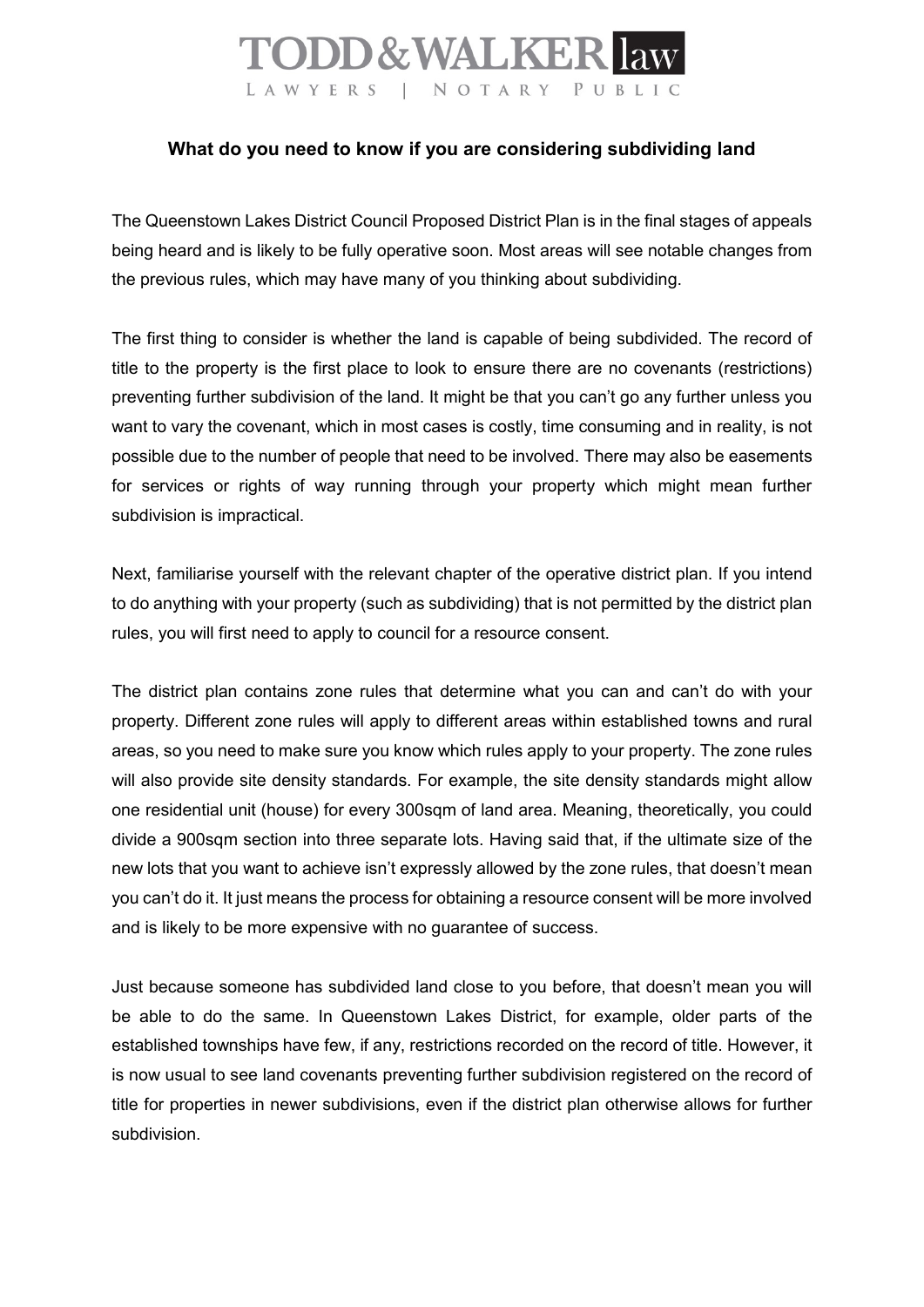It is important to note that land covenants registered by developers at the time of subdivision are private covenants between land owners and generally do not involve council. As an example, it would be theoretically possible to be granted a subdivision resource consent by council even though there is a restrictive covenant registered on the record of title that prevents further subdivision. Thorough due diligence will prevent you from falling into this trap.

It is likely that you will have discussed your subdivision intentions with a surveyor at an early stage in the process. The surveyor will be responsible for surveying the legal boundaries of your property and preparing a subdivision plan. It may also be beneficial to discuss your intentions with a planner who can assist you in interpreting the relevant district plan rules. It is also important to involve your property lawyer as early in the process as possible. There is a general misconception that lawyers are only responsible for obtaining new titles at the end of the process. However, there is more to it than that and as well as doing a thorough check of the title for any privately registered covenants, your property lawyer will often help with aspects of the resource consent application to make sure the process at the end is as straightforward as possible.

After council grants a resource consent, you will receive a copy of the decision and you can then start working through the conditions and implement the consent. This will usually include physical works, such as roading and access, connections for power and telecommunications, as well as water, sewage and stormwater. If the property is rural, such connections may be expensive and it is likely that there will be no council infrastructure for water, sewage or stormwater.

Often council will require that certain conditions of your resource consent need to be complied with on an on-going basis after new titles have issued. If that is the case, those conditions will need to be recorded in a consent notice that will be registered on the new titles. Any future owners of the property will need to comply with those conditions at all times. Your lawyer or survevor will prepare this for you, if it's required.

Once council is satisfied that the conditions of your resource consent have been met (aside from those that will be registered by way of consent notice), it will issue certificates known as "224c" and "223". This essentially means council is satisfied that you have met the required conditions of the resource consent and that the survey plan for the subdivision has been approved. By this stage, your lawyer will have finalised the legal documents (such as easements and covenants) that are required to be registered on the new titles. The subdivision survey plan (known as the "LT Plan") will also show any easements through the land, such as